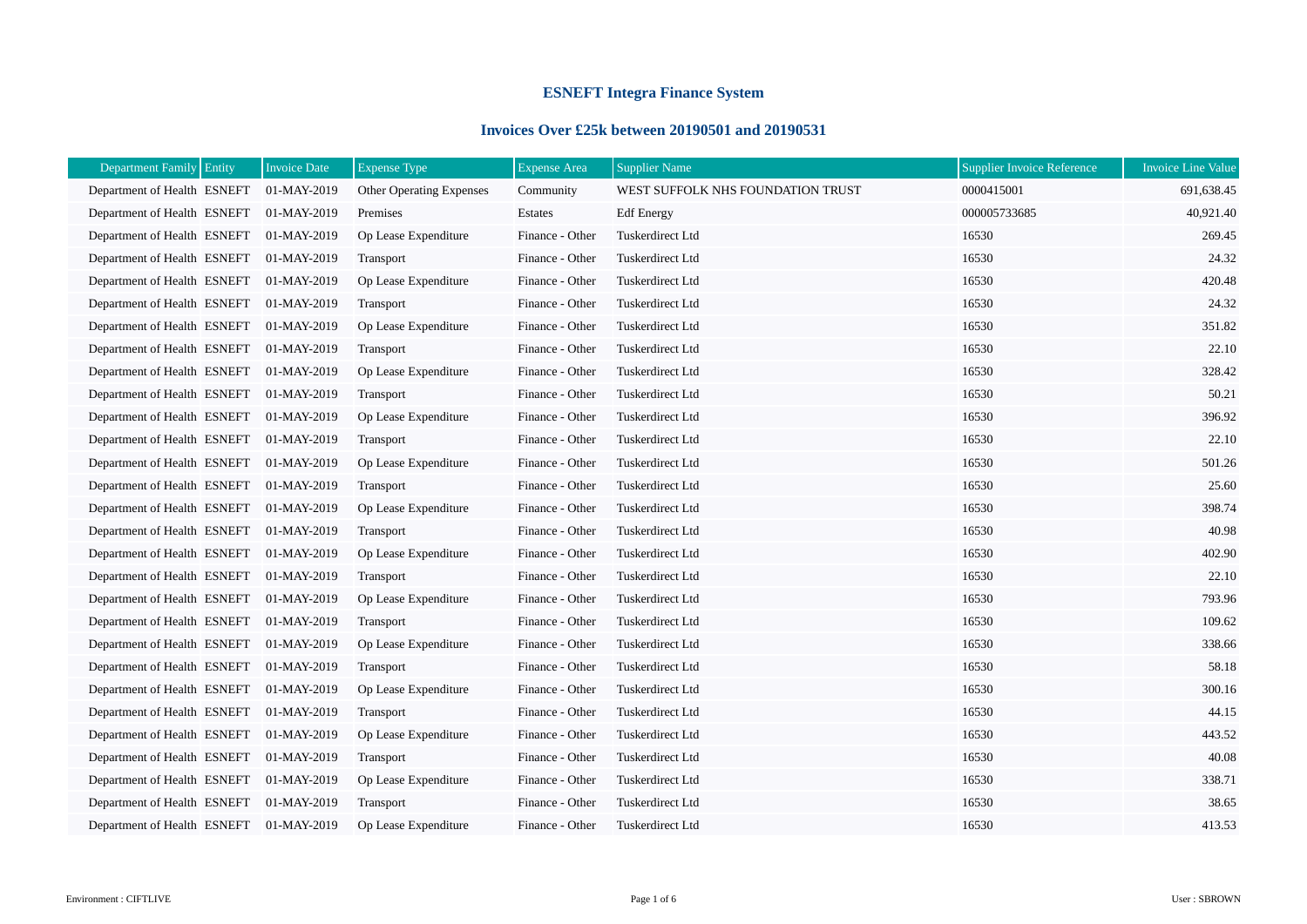| Department Family Entity    | Invoice Date | <b>Expense Type</b>  | <b>Expense Area</b> | <b>Supplier Name</b> | <b>Supplier Invoice Reference</b> | <b>Invoice Line Value</b> |
|-----------------------------|--------------|----------------------|---------------------|----------------------|-----------------------------------|---------------------------|
| Department of Health ESNEFT | 01-MAY-2019  | Transport            | Finance - Other     | Tuskerdirect Ltd     | 16530                             | 62.09                     |
| Department of Health ESNEFT | 01-MAY-2019  | Op Lease Expenditure | Finance - Other     | Tuskerdirect Ltd     | 16530                             | 621.71                    |
| Department of Health ESNEFT | 01-MAY-2019  | Transport            | Finance - Other     | Tuskerdirect Ltd     | 16530                             | 70.33                     |
| Department of Health ESNEFT | 01-MAY-2019  | Op Lease Expenditure | Finance - Other     | Tuskerdirect Ltd     | 16530                             | 456.40                    |
| Department of Health ESNEFT | 01-MAY-2019  | Transport            | Finance - Other     | Tuskerdirect Ltd     | 16530                             | 70.33                     |
| Department of Health ESNEFT | 01-MAY-2019  | Op Lease Expenditure | Finance - Other     | Tuskerdirect Ltd     | 16530                             | 289.99                    |
| Department of Health ESNEFT | 01-MAY-2019  | Transport            | Finance - Other     | Tuskerdirect Ltd     | 16530                             | 62.20                     |
| Department of Health ESNEFT | 01-MAY-2019  | Op Lease Expenditure | Finance - Other     | Tuskerdirect Ltd     | 16530                             | 685.19                    |
| Department of Health ESNEFT | 01-MAY-2019  | Transport            | Finance - Other     | Tuskerdirect Ltd     | 16530                             | 100.11                    |
| Department of Health ESNEFT | 01-MAY-2019  | Op Lease Expenditure | Finance - Other     | Tuskerdirect Ltd     | 16530                             | 353.80                    |
| Department of Health ESNEFT | 01-MAY-2019  | Transport            | Finance - Other     | Tuskerdirect Ltd     | 16530                             | 56.39                     |
| Department of Health ESNEFT | 01-MAY-2019  | Op Lease Expenditure | Finance - Other     | Tuskerdirect Ltd     | 16530                             | 394.26                    |
| Department of Health ESNEFT | 01-MAY-2019  | Transport            | Finance - Other     | Tuskerdirect Ltd     | 16530                             | 48.23                     |
| Department of Health ESNEFT | 01-MAY-2019  | Op Lease Expenditure | Finance - Other     | Tuskerdirect Ltd     | 16530                             | 363.02                    |
| Department of Health ESNEFT | 01-MAY-2019  | Transport            | Finance - Other     | Tuskerdirect Ltd     | 16530                             | 25.40                     |
| Department of Health ESNEFT | 01-MAY-2019  | Op Lease Expenditure | Finance - Other     | Tuskerdirect Ltd     | 16530                             | 300.19                    |
| Department of Health ESNEFT | 01-MAY-2019  | Transport            | Finance - Other     | Tuskerdirect Ltd     | 16530                             | 44.29                     |
| Department of Health ESNEFT | 01-MAY-2019  | Op Lease Expenditure | Finance - Other     | Tuskerdirect Ltd     | 16530                             | 368.11                    |
| Department of Health ESNEFT | 01-MAY-2019  | Transport            | Finance - Other     | Tuskerdirect Ltd     | 16530                             | 36.44                     |
| Department of Health ESNEFT | 01-MAY-2019  | Transport            | Finance - Other     | Tuskerdirect Ltd     | 16530                             | 26.23                     |
| Department of Health ESNEFT | 01-MAY-2019  | Op Lease Expenditure | Finance - Other     | Tuskerdirect Ltd     | 16530                             | 267.16                    |
| Department of Health ESNEFT | 01-MAY-2019  | Op Lease Expenditure | Finance - Other     | Tuskerdirect Ltd     | 16530                             | 339.20                    |
| Department of Health ESNEFT | 01-MAY-2019  | Transport            | Finance - Other     | Tuskerdirect Ltd     | 16530                             | 24.32                     |
| Department of Health ESNEFT | 01-MAY-2019  | Op Lease Expenditure | Finance - Other     | Tuskerdirect Ltd     | 16530                             | 303.88                    |
| Department of Health ESNEFT | 01-MAY-2019  | Transport            | Finance - Other     | Tuskerdirect Ltd     | 16530                             | 18.78                     |
| Department of Health ESNEFT | 01-MAY-2019  | Transport            | Finance - Other     | Tuskerdirect Ltd     | 16530                             | 24.32                     |
| Department of Health ESNEFT | 01-MAY-2019  | Op Lease Expenditure | Finance - Other     | Tuskerdirect Ltd     | 16530                             | 333.19                    |
| Department of Health ESNEFT | 01-MAY-2019  | Transport            | Finance - Other     | Tuskerdirect Ltd     | 16530                             | 23.60                     |
| Department of Health ESNEFT | 01-MAY-2019  | Op Lease Expenditure | Finance - Other     | Tuskerdirect Ltd     | 16530                             | 202.45                    |
| Department of Health ESNEFT | 01-MAY-2019  | Op Lease Expenditure | Finance - Other     | Tuskerdirect Ltd     | 16530                             | 310.82                    |
| Department of Health ESNEFT | 01-MAY-2019  | Transport            | Finance - Other     | Tuskerdirect Ltd     | 16530                             | 29.63                     |
| Department of Health ESNEFT | 01-MAY-2019  | Op Lease Expenditure | Finance - Other     | Tuskerdirect Ltd     | 16530                             | 653.27                    |
| Department of Health ESNEFT | 01-MAY-2019  | <b>Transport</b>     | Finance - Other     | Tuskerdirect Ltd     | 16530                             | 30.93                     |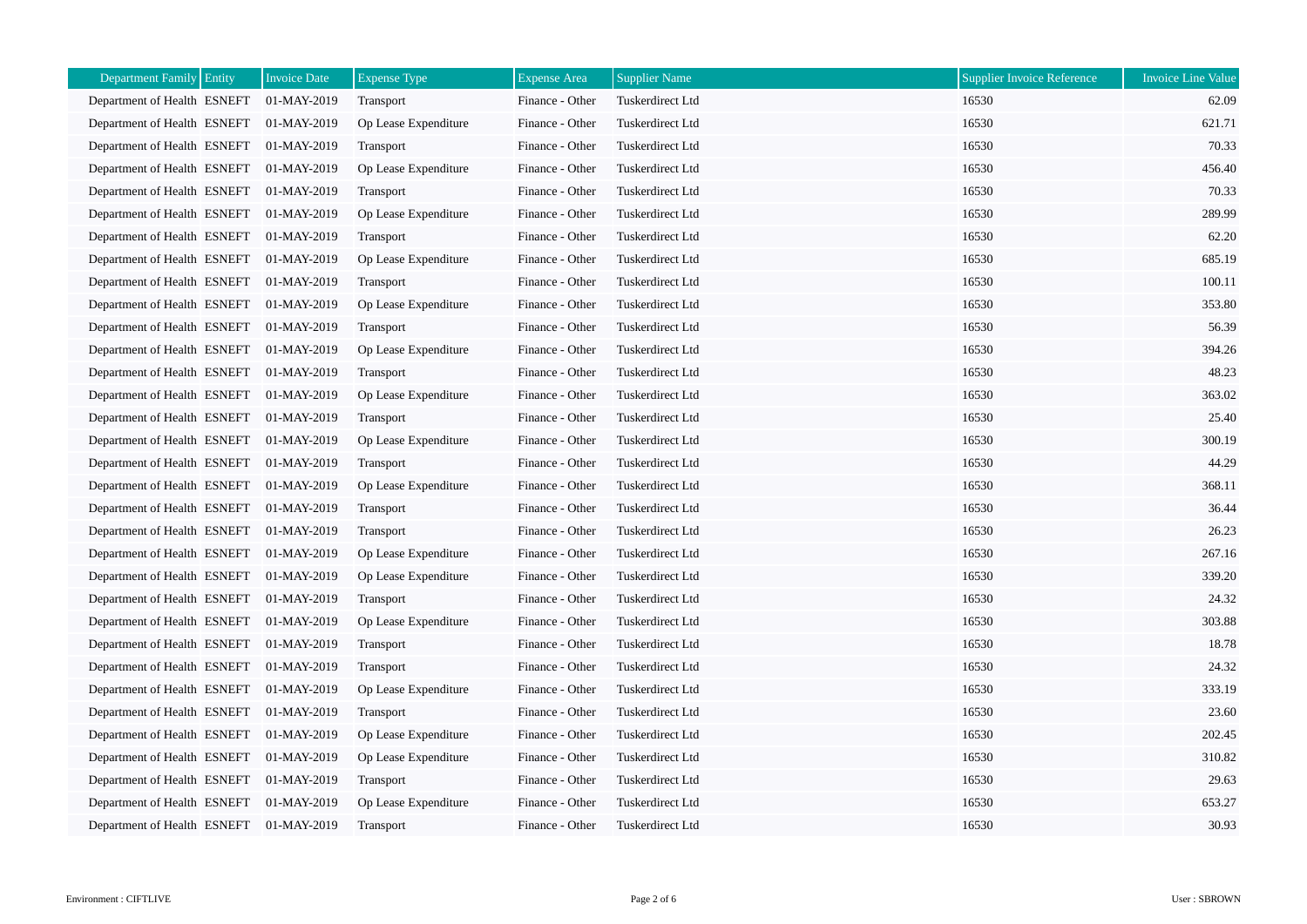| Department Family Entity    | Invoice Date | <b>Expense Type</b>  | <b>Expense Area</b> | <b>Supplier Name</b> | <b>Supplier Invoice Reference</b> | <b>Invoice Line Value</b> |
|-----------------------------|--------------|----------------------|---------------------|----------------------|-----------------------------------|---------------------------|
| Department of Health ESNEFT | 01-MAY-2019  | Transport            | Finance - Other     | Tuskerdirect Ltd     | 16530                             | 25.60                     |
| Department of Health ESNEFT | 01-MAY-2019  | Op Lease Expenditure | Finance - Other     | Tuskerdirect Ltd     | 16530                             | 400.07                    |
| Department of Health ESNEFT | 01-MAY-2019  | Op Lease Expenditure | Finance - Other     | Tuskerdirect Ltd     | 16530                             | 232.77                    |
| Department of Health ESNEFT | 01-MAY-2019  | Transport            | Finance - Other     | Tuskerdirect Ltd     | 16530                             | 35.72                     |
| Department of Health ESNEFT | 01-MAY-2019  | Op Lease Expenditure | Finance - Other     | Tuskerdirect Ltd     | 16530                             | 388.84                    |
| Department of Health ESNEFT | 01-MAY-2019  | Transport            | Finance - Other     | Tuskerdirect Ltd     | 16530                             | 26.23                     |
| Department of Health ESNEFT | 01-MAY-2019  | Op Lease Expenditure | Finance - Other     | Tuskerdirect Ltd     | 16530                             | 289.56                    |
| Department of Health ESNEFT | 01-MAY-2019  | <b>Transport</b>     | Finance - Other     | Tuskerdirect Ltd     | 16530                             | 20.99                     |
| Department of Health ESNEFT | 01-MAY-2019  | Op Lease Expenditure | Finance - Other     | Tuskerdirect Ltd     | 16530                             | 426.31                    |
| Department of Health ESNEFT | 01-MAY-2019  | Transport            | Finance - Other     | Tuskerdirect Ltd     | 16530                             | 31.19                     |
| Department of Health ESNEFT | 01-MAY-2019  | Op Lease Expenditure | Finance - Other     | Tuskerdirect Ltd     | 16530                             | 398.79                    |
| Department of Health ESNEFT | 01-MAY-2019  | <b>Transport</b>     | Finance - Other     | Tuskerdirect Ltd     | 16530                             | 38.31                     |
| Department of Health ESNEFT | 01-MAY-2019  | Op Lease Expenditure | Finance - Other     | Tuskerdirect Ltd     | 16530                             | 752.00                    |
| Department of Health ESNEFT | 01-MAY-2019  | Transport            | Finance - Other     | Tuskerdirect Ltd     | 16530                             | 28.72                     |
| Department of Health ESNEFT | 01-MAY-2019  | Op Lease Expenditure | Finance - Other     | Tuskerdirect Ltd     | 16530                             | 340.24                    |
| Department of Health ESNEFT | 01-MAY-2019  | Transport            | Finance - Other     | Tuskerdirect Ltd     | 16530                             | 35.93                     |
| Department of Health ESNEFT | 01-MAY-2019  | Op Lease Expenditure | Finance - Other     | Tuskerdirect Ltd     | 16530                             | 267.27                    |
| Department of Health ESNEFT | 01-MAY-2019  | <b>Transport</b>     | Finance - Other     | Tuskerdirect Ltd     | 16530                             | 38.65                     |
| Department of Health ESNEFT | 01-MAY-2019  | Op Lease Expenditure | Finance - Other     | Tuskerdirect Ltd     | 16530                             | 392.97                    |
| Department of Health ESNEFT | 01-MAY-2019  | Transport            | Finance - Other     | Tuskerdirect Ltd     | 16530                             | 45.08                     |
| Department of Health ESNEFT | 01-MAY-2019  | Op Lease Expenditure | Finance - Other     | Tuskerdirect Ltd     | 16530                             | 385.77                    |
| Department of Health ESNEFT | 01-MAY-2019  | Transport            | Finance - Other     | Tuskerdirect Ltd     | 16530                             | 27.61                     |
| Department of Health ESNEFT | 01-MAY-2019  | Op Lease Expenditure | Finance - Other     | Tuskerdirect Ltd     | 16530                             | 22.10                     |
| Department of Health ESNEFT | 01-MAY-2019  | Op Lease Expenditure | Finance - Other     | Tuskerdirect Ltd     | 16530                             | 418.26                    |
| Department of Health ESNEFT | 01-MAY-2019  | Op Lease Expenditure | Finance - Other     | Tuskerdirect Ltd     | 16530                             | 296.60                    |
| Department of Health ESNEFT | 01-MAY-2019  | Transport            | Finance - Other     | Tuskerdirect Ltd     | 16530                             | 30.64                     |
| Department of Health ESNEFT | 01-MAY-2019  | Op Lease Expenditure | Finance - Other     | Tuskerdirect Ltd     | 16530                             | 301.22                    |
| Department of Health ESNEFT | 01-MAY-2019  | Transport            | Finance - Other     | Tuskerdirect Ltd     | 16530                             | 24.32                     |
| Department of Health ESNEFT | 01-MAY-2019  | Op Lease Expenditure | Finance - Other     | Tuskerdirect Ltd     | 16530                             | 482.76                    |
| Department of Health ESNEFT | 01-MAY-2019  | <b>Transport</b>     | Finance - Other     | Tuskerdirect Ltd     | 16530                             | 24.84                     |
| Department of Health ESNEFT | 01-MAY-2019  | Transport            | Finance - Other     | Tuskerdirect Ltd     | 16530                             | 56.45                     |
| Department of Health ESNEFT | 01-MAY-2019  | Op Lease Expenditure | Finance - Other     | Tuskerdirect Ltd     | 16530                             | 523.44                    |
| Department of Health ESNEFT | 01-MAY-2019  | Op Lease Expenditure | Finance - Other     | Tuskerdirect Ltd     | 16530                             | 714.29                    |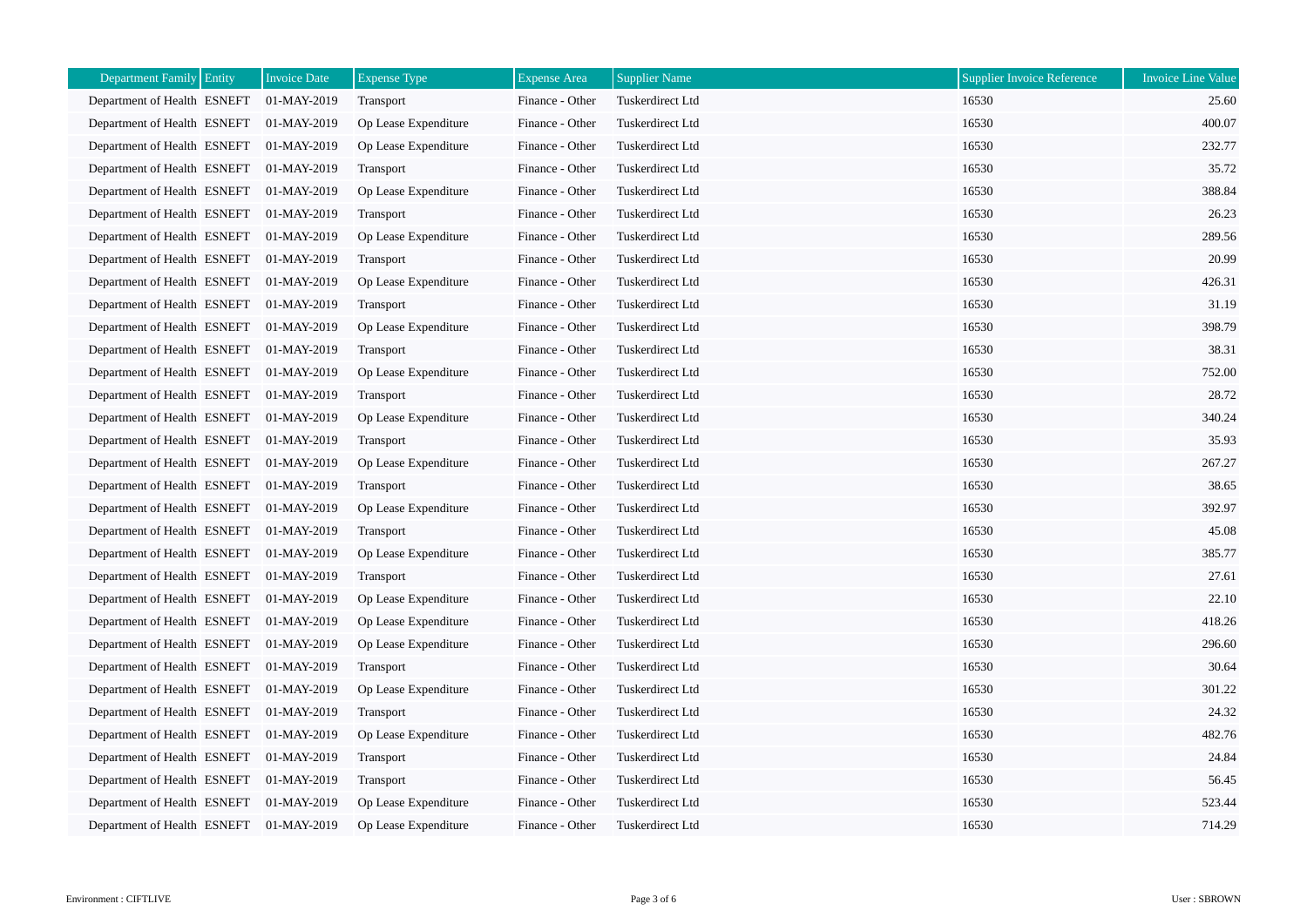| Department Family Entity    | Invoice Date | <b>Expense Type</b>  | <b>Expense Area</b> | <b>Supplier Name</b> | <b>Supplier Invoice Reference</b> | <b>Invoice Line Value</b> |
|-----------------------------|--------------|----------------------|---------------------|----------------------|-----------------------------------|---------------------------|
| Department of Health ESNEFT | 01-MAY-2019  | Transport            | Finance - Other     | Tuskerdirect Ltd     | 16530                             | 29.83                     |
| Department of Health ESNEFT | 01-MAY-2019  | Op Lease Expenditure | Finance - Other     | Tuskerdirect Ltd     | 16530                             | 389.73                    |
| Department of Health ESNEFT | 01-MAY-2019  | Transport            | Finance - Other     | Tuskerdirect Ltd     | 16530                             | 22.10                     |
| Department of Health ESNEFT | 01-MAY-2019  | Op Lease Expenditure | Finance - Other     | Tuskerdirect Ltd     | 16530                             | 1,432.70                  |
| Department of Health ESNEFT | 01-MAY-2019  | Transport            | Finance - Other     | Tuskerdirect Ltd     | 16530                             | 33.14                     |
| Department of Health ESNEFT | 01-MAY-2019  | Op Lease Expenditure | Finance - Other     | Tuskerdirect Ltd     | 16530                             | 434.80                    |
| Department of Health ESNEFT | 01-MAY-2019  | Transport            | Finance - Other     | Tuskerdirect Ltd     | 16530                             | 27.61                     |
| Department of Health ESNEFT | 01-MAY-2019  | Op Lease Expenditure | Finance - Other     | Tuskerdirect Ltd     | 16530                             | 192.98                    |
| Department of Health ESNEFT | 01-MAY-2019  | Transport            | Finance - Other     | Tuskerdirect Ltd     | 16530                             | 31.77                     |
| Department of Health ESNEFT | 01-MAY-2019  | Op Lease Expenditure | Finance - Other     | Tuskerdirect Ltd     | 16530                             | 280.47                    |
| Department of Health ESNEFT | 01-MAY-2019  | Transport            | Finance - Other     | Tuskerdirect Ltd     | 16530                             | 44.57                     |
| Department of Health ESNEFT | 01-MAY-2019  | Op Lease Expenditure | Finance - Other     | Tuskerdirect Ltd     | 16530                             | 675.84                    |
| Department of Health ESNEFT | 01-MAY-2019  | Transport            | Finance - Other     | Tuskerdirect Ltd     | 16530                             | 30.37                     |
| Department of Health ESNEFT | 01-MAY-2019  | Op Lease Expenditure | Finance - Other     | Tuskerdirect Ltd     | 16530                             | 386.06                    |
| Department of Health ESNEFT | 01-MAY-2019  | Transport            | Finance - Other     | Tuskerdirect Ltd     | 16530                             | 33.44                     |
| Department of Health ESNEFT | 01-MAY-2019  | Op Lease Expenditure | Finance - Other     | Tuskerdirect Ltd     | 16530                             | 345.33                    |
| Department of Health ESNEFT | 01-MAY-2019  | Transport            | Finance - Other     | Tuskerdirect Ltd     | 16530                             | 29.63                     |
| Department of Health ESNEFT | 01-MAY-2019  | Op Lease Expenditure | Finance - Other     | Tuskerdirect Ltd     | 16530                             | 390.02                    |
| Department of Health ESNEFT | 01-MAY-2019  | Transport            | Finance - Other     | Tuskerdirect Ltd     | 16530                             | 33.44                     |
| Department of Health ESNEFT | 01-MAY-2019  | Op Lease Expenditure | Finance - Other     | Tuskerdirect Ltd     | 16530                             | 569.39                    |
| Department of Health ESNEFT | 01-MAY-2019  | Transport            | Finance - Other     | Tuskerdirect Ltd     | 16530                             | 28.16                     |
| Department of Health ESNEFT | 01-MAY-2019  | Op Lease Expenditure | Finance - Other     | Tuskerdirect Ltd     | 16530                             | 305.79                    |
| Department of Health ESNEFT | 01-MAY-2019  | Transport            | Finance - Other     | Tuskerdirect Ltd     | 16530                             | 22.10                     |
| Department of Health ESNEFT | 01-MAY-2019  | Op Lease Expenditure | Finance - Other     | Tuskerdirect Ltd     | 16530                             | 392.27                    |
| Department of Health ESNEFT | 01-MAY-2019  | Transport            | Finance - Other     | Tuskerdirect Ltd     | 16530                             | 27.61                     |
| Department of Health ESNEFT | 01-MAY-2019  | Op Lease Expenditure | Finance - Other     | Tuskerdirect Ltd     | 16530                             | 350.77                    |
| Department of Health ESNEFT | 01-MAY-2019  | Transport            | Finance - Other     | Tuskerdirect Ltd     | 16530                             | 20.99                     |
| Department of Health ESNEFT | 01-MAY-2019  | Op Lease Expenditure | Finance - Other     | Tuskerdirect Ltd     | 16530                             | 243.03                    |
| Department of Health ESNEFT | 01-MAY-2019  | <b>Transport</b>     | Finance - Other     | Tuskerdirect Ltd     | 16530                             | 26.73                     |
| Department of Health ESNEFT | 01-MAY-2019  | Op Lease Expenditure | Finance - Other     | Tuskerdirect Ltd     | 16530                             | 428.19                    |
| Department of Health ESNEFT | 01-MAY-2019  | Transport            | Finance - Other     | Tuskerdirect Ltd     | 16530                             | 22.52                     |
| Department of Health ESNEFT | 01-MAY-2019  | Op Lease Expenditure | Finance - Other     | Tuskerdirect Ltd     | 16530                             | 303.30                    |
| Department of Health ESNEFT | 01-MAY-2019  | <b>Transport</b>     | Finance - Other     | Tuskerdirect Ltd     | 16530                             | 43.85                     |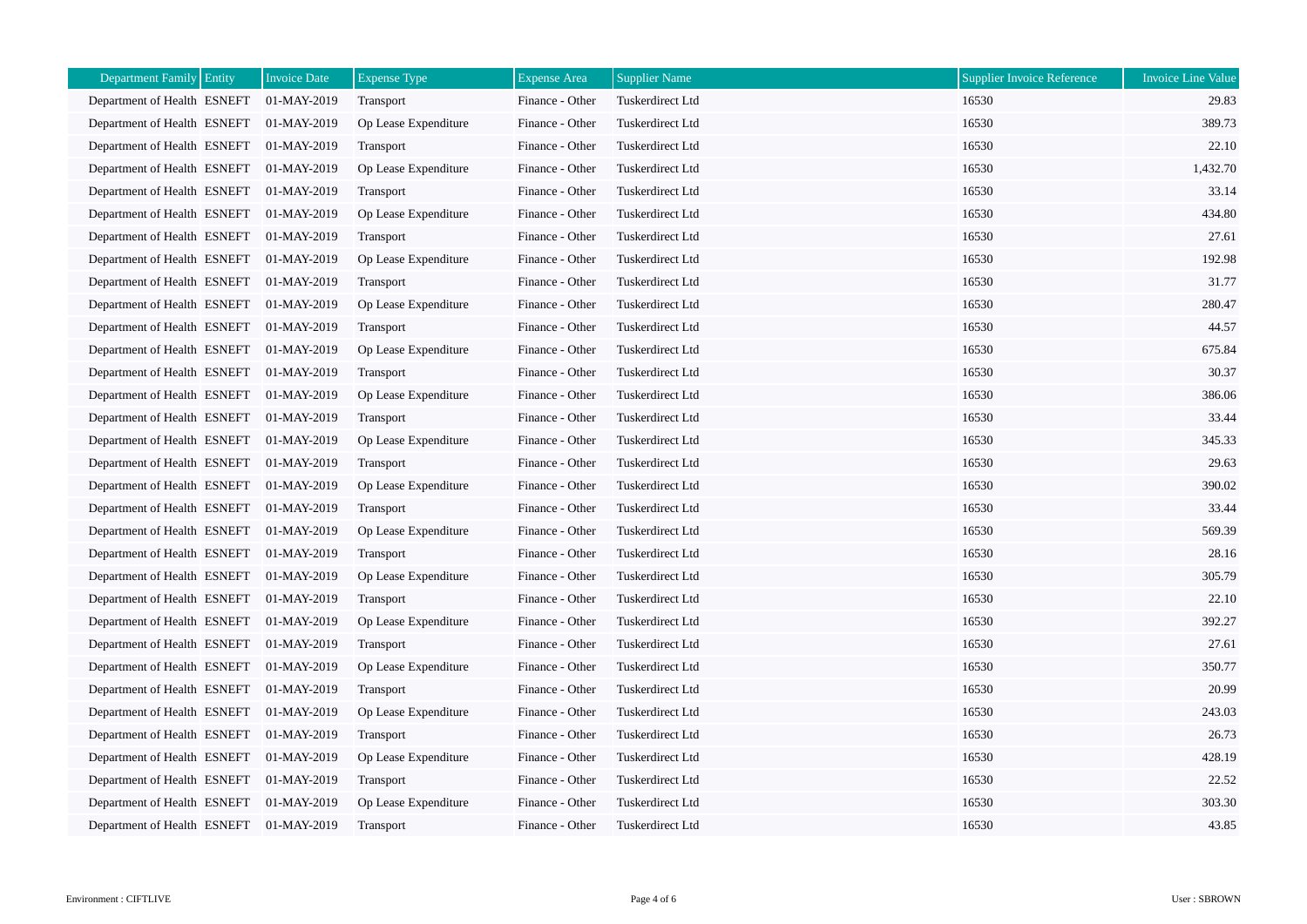| Department Family Entity    | <b>Invoice Date</b> | <b>Expense Type</b>             | <b>Expense Area</b>                     | <b>Supplier Name</b>                    | <b>Supplier Invoice Reference</b> | <b>Invoice Line Value</b> |
|-----------------------------|---------------------|---------------------------------|-----------------------------------------|-----------------------------------------|-----------------------------------|---------------------------|
| Department of Health ESNEFT | 01-MAY-2019         | Op Lease Expenditure            | Finance - Other                         | Tuskerdirect Ltd                        | 16530                             | 325.40                    |
| Department of Health ESNEFT | 01-MAY-2019         | Op Lease Expenditure            | Finance - Other                         | <b>Tuskerdirect Ltd</b>                 | 16530                             | 30.05                     |
| Department of Health ESNEFT | 01-MAY-2019         | Op Lease Expenditure            | Finance - Other                         | Tuskerdirect Ltd                        | 16530                             | 386.62                    |
| Department of Health ESNEFT | 01-MAY-2019         | Transport                       | Finance - Other                         | Tuskerdirect Ltd                        | 16530                             | 22.52                     |
| Department of Health ESNEFT | 01-MAY-2019         | Op Lease Expenditure            | Finance - Other                         | Tuskerdirect Ltd                        | 16530                             | 362.03                    |
| Department of Health ESNEFT | 01-MAY-2019         | Transport                       | Finance - Other                         | Tuskerdirect Ltd                        | 16530                             | 22.46                     |
| Department of Health ESNEFT | 01-MAY-2019         | <b>Other Operating Expenses</b> | Community                               | Suffolk GP Federation CIC               | <b>INV-4481</b>                   | 483,452.99                |
| Department of Health ESNEFT | 01-MAY-2019         | Nurse Qual Bank                 | Non Divisional                          | NHS Professionals Ltd                   | I000017663P-GB01                  | 754,440.01                |
| Department of Health ESNEFT | 01-MAY-2019         | Purch of Hlthcare Non-NHS       | Surgery $&$<br>Anaesthetic Div<br>Mgnt  | Oaks Hospital                           | <b>NEEC0419</b>                   | 638,399.39                |
| Department of Health ESNEFT | 01-MAY-2019         | Purch of Hlthcare Non-NHS       | Surgery $\&$<br>Anaesthetic Div<br>Mgnt | Oaks Hospital                           | <b>NEEC0519</b>                   | 638,399.39                |
| Department of Health ESNEFT | 01-MAY-2019         | Premises                        | Estates                                 | <b>Edf</b> Energy                       | 000005748796                      | 177,501.04                |
| Department of Health ESNEFT | 01-MAY-2019         | Premises                        | Estates                                 | <b>Edf</b> Energy                       | 000005738709                      | 69,301.56                 |
| Department of Health ESNEFT | 01-MAY-2019         | Establishment                   | <b>NEESPS</b>                           | <b>Ers Transition Limited</b>           | INV-000006987                     | 126, 133. 18              |
| Department of Health ESNEFT | 01-MAY-2019         | Cons - Agency                   | Non Divisional                          | Advance Medical Ltd                     | NOV01052019                       | 52,012.40                 |
| Department of Health ESNEFT | 01-MAY-2019         | Premises - Bus. Rates           | Estates                                 | Colchester Borough Council              | 65712911MAY19                     | 124,153.00                |
| Department of Health ESNEFT | 01-MAY-2019         | Other Payables                  | <b>Balance Sheet</b>                    | Tuskerdirect Ltd                        | 16275                             | 27,317.86                 |
| Department of Health ESNEFT | 01-MAY-2019         | Other Payables                  | <b>Balance Sheet</b>                    | Tuskerdirect Ltd                        | 16275                             | 2,359.58                  |
| Department of Health ESNEFT | 02-MAY-2019         | Cons - Agency                   | Non Divisional                          | Litmus Managed Solutions Ltd            | 00000312                          | 83,276.68                 |
| Department of Health ESNEFT | 02-MAY-2019         | Accruals                        | <b>Balance Sheet</b>                    | Csl Behring UK Ltd                      | 994011383                         | 35,750.00                 |
| Department of Health ESNEFT | 02-MAY-2019         | Cons - Agency                   | Non Divisional                          | Litmus Managed Solutions Ltd            | 00000314                          | 27,830.40                 |
| Department of Health ESNEFT | 03-MAY-2019         | <b>Trade Payables</b>           | <b>Balance Sheet</b>                    | NHS Supply Chain (201)                  | 1010026108                        | 249,929.22                |
| Department of Health ESNEFT | 03-MAY-2019         | <b>Trade Payables</b>           | <b>Balance Sheet</b>                    | NHS Supply Chain (201)                  | 1010026108                        | 1,503.52                  |
| Department of Health ESNEFT | 03-MAY-2019         | <b>Trade Payables</b>           | <b>Balance Sheet</b>                    | NHS Supply Chain (201)                  | 1010026108                        | 51.36                     |
| Department of Health ESNEFT | 03-MAY-2019         | Accruals                        | <b>Balance Sheet</b>                    | Bayer Plc                               | 824C05959                         | 104,880.00                |
| Department of Health ESNEFT | 03-MAY-2019         | Accruals                        | <b>Balance Sheet</b>                    | Bayer Plc                               | 824C205959                        | 104,880.00                |
| Department of Health ESNEFT | 03-MAY-2019         | Nurse Qual Bank                 | Non Divisional                          | NHS Professionals Ltd                   | I000017746P-GB01                  | 226,476.73                |
| Department of Health ESNEFT | 03-MAY-2019         | <b>Other Payables</b>           | <b>Balance Sheet</b>                    | Childcare Vouchers Ltd                  | IN197826414                       | 27,139.03                 |
| Department of Health ESNEFT | 03-MAY-2019         | Other Payables                  | <b>Balance Sheet</b>                    | Childcare Vouchers Ltd                  | IN197826414                       | 325.67                    |
| Department of Health ESNEFT | 03-MAY-2019         | Clinical Supplies & Services    | Medical Imaging                         | Alliance Medical Ltd                    | AML-125080                        | 116,631.83                |
| Department of Health ESNEFT | 03-MAY-2019         | <b>Other Operating Expenses</b> | Therapies &<br>Rehabilitation           | Allied Health Professionals Suffolk Cic | 2496                              | 293,903.25                |